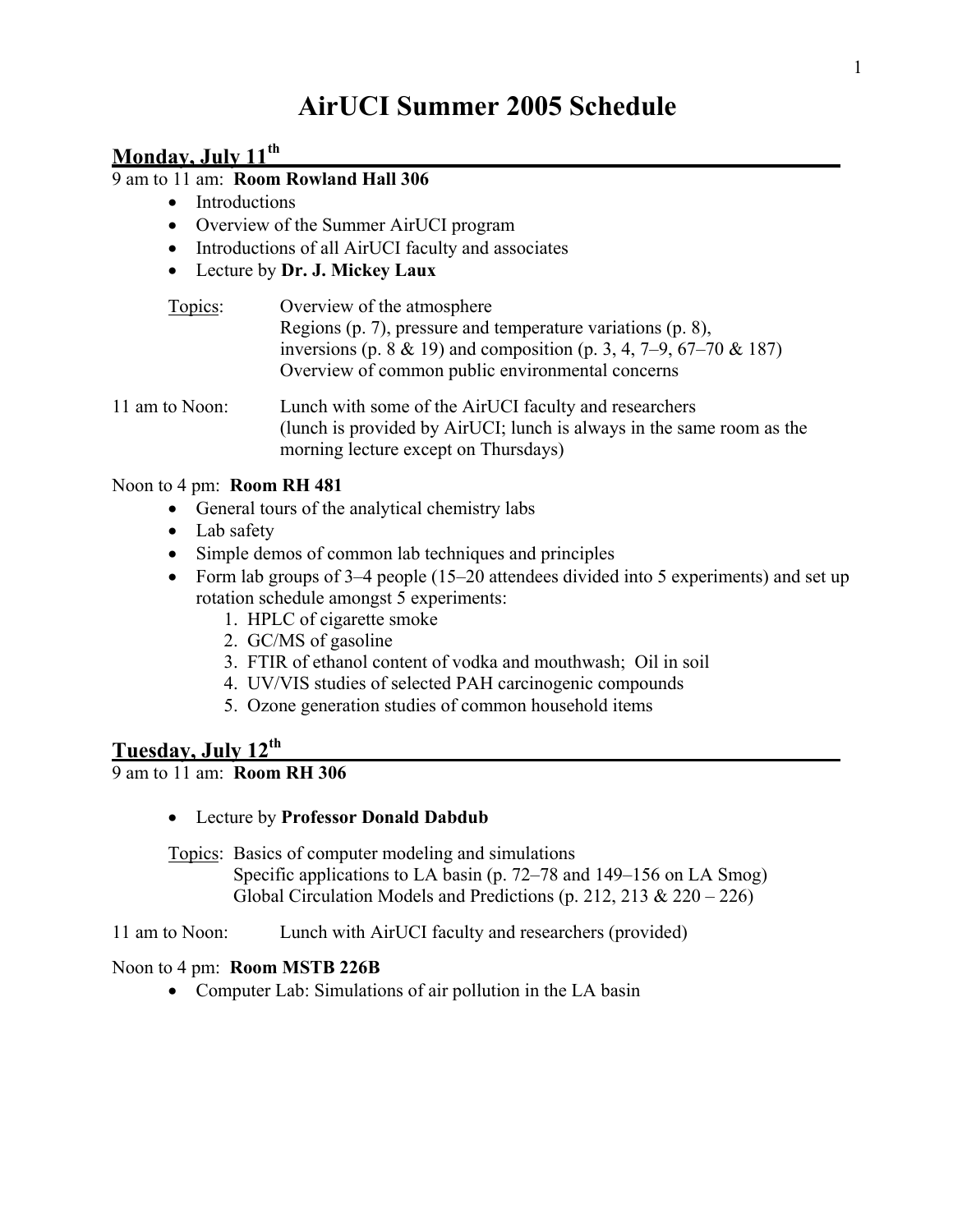9 am to 11 am: **Natural Sciences I Building, Room 4112 Changed to RH306!!** 

#### • Lecture by **Professor Barbara Finlayson–Pitts**

Topics: Interaction of light with matter and environmental photochemistry (p. 9–12, 15–18, 67, 70–72, 161–163, 167 & 168) Applications to the Chapman reactions (p. 18–26), CFC's (p. 49–56), and Ozone Depletion (p. 1–6, 12–15, 19, 20 & 27–52) Chemistry of  $NO<sub>x</sub>$  and Photochemical Smog (p. 66, 67, 72–82 and 149–156)

11 am to Noon: Lunch with AirUCI faculty and researchers (provided)

#### Noon to 4 pm: **Room RH 481**

• Each team does their first lab experiment

# **Thursday, July 14th**

# 9 am to 10 am: **Room FRH 3034**

#### • Lecture by **Professor Barbara Finlayson-Pitts**

| Topics: | The use of light in analytical chemistry                       |
|---------|----------------------------------------------------------------|
|         | Absorption of specific wavelengths by molecules                |
|         | (p. 170–175, 185–187, 191 and 197–201)                         |
|         | Beer's Law                                                     |
|         | Fluorescence, chemiluminescence (p. 299–301); ICP (p. 562–564) |
|         | Fingerprints in IR, higher absorption cross sections in UV     |
|         | Atmospheric applications: long path FTIR and DOAS              |
|         | Greenhouse effect and greenhouse gases                         |

#### 10 am to 11 am: **Room FRH 3034**

• Lecture by **Dr. J. Mickey Laux**

Topics: Fundamentals of Chromatography (p. 302–304 and 565–567) An "inside view" of chromatographic instruments and a mass spectrometer

11 am to Noon: Lunch and free time on campus (teacher's own choice)

#### Noon to 4 pm: **Room RH 481**

• Continue with 2nd lab experiment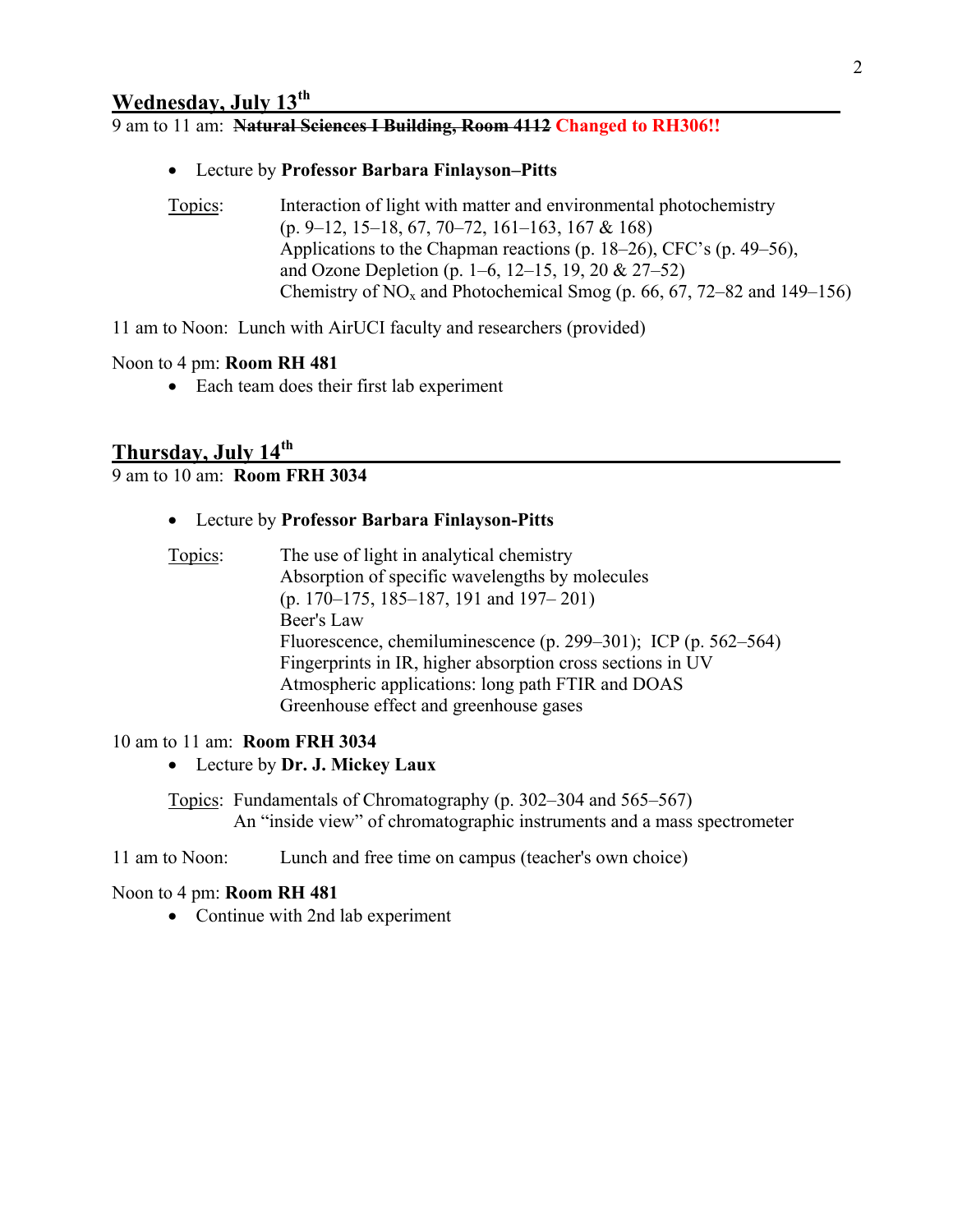### **Friday, July 15th**

#### 9am to 11 am: **Room RH 306**

### • Lecture by **Professor Sergey Nizkorodov** Topics: Particulate matter (PM10 and PM2.5) (p. 106–116) Health risks of particulate matter (p. 116–127) Light interaction with particulates (p. 202  $\&$  203) Aerosols: Composition and Effects on Global Warming (p. 107, & 203–206) PAH (p. 393–402) Combustion reactions and pollutant formation Fuels: Hydrocarbons, Aromatics, H<sub>2</sub> (p. 283), Coal (p. 228 & 229), Petroleum and Gasoline (p. 229–231 & 267–271), Diesel (p. 267–269, 401 & 402) Alcohols as Fuel (p. 272–280), MTBE (p. 280–282) Leaded Fuel (p. 537–541) Basic Organic Nomenclature (Appendix AP–1 through AP–14)

11 am to Noon: Lunch discussion of possible applications of material covered to date to their teaching (provided)

#### Noon to 4 pm: **Room RH 481**

• Continue with 3rd lab experiment

### **Monday, July 18th**

### 9 am to 11 am: **Room RH 306**

• Lecture by **Professor Doug Tobias**

Topics: Molecular structure Fundamentals of molecular dynamics Review of computational chemistry

11 am to Noon: Lunch with AirUCI faculty and researchers (provided)

#### Noon to 4 pm: **Room MSTB 226B**

• Computer Lab: Chemistry on the computer

# **Tuesday, July 19th**

### 9 am to 11 am: **Room RH 306**

• Lecture by **Professor John Hemminger**

Topics: Fundamentals of surface science and environmental concerns at surface interfaces Catalysts and catalytic converters (p. 83–88) Seawater and sea salt aerosols (p. 452 & 453) Heterogeneous  $SO_2$  oxidation (p. 157–161) and PSC's (p. 36–39)

11 am to Noon: Lunch with AirUCI faculty and researchers (provided)

#### Noon to 4 pm: **Room RH 481**

• Continue with 4th lab experiment